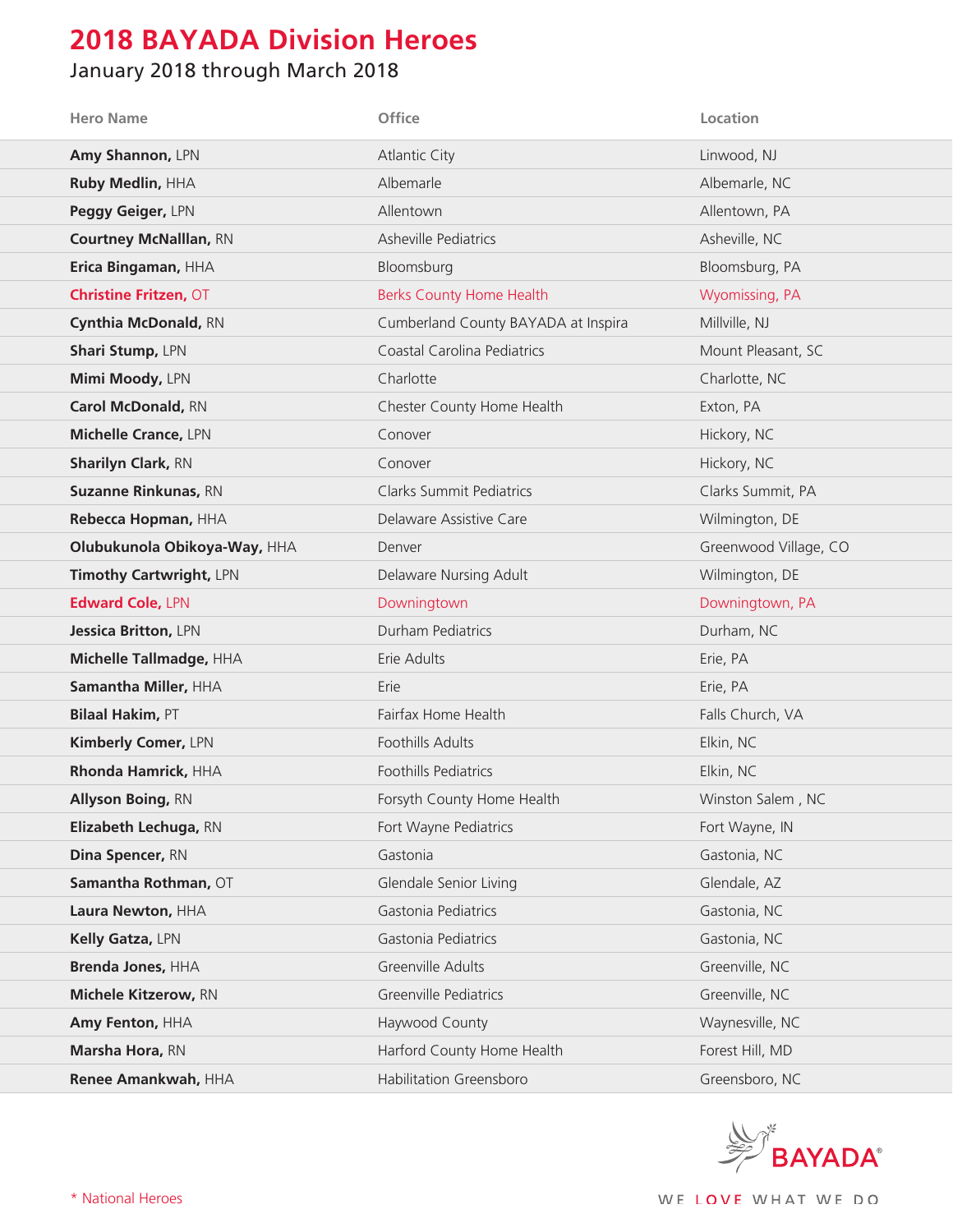| <b>Hero Name</b>            | <b>Office</b>                   | Location            |
|-----------------------------|---------------------------------|---------------------|
| Olga Reyes, HHA             | Habilitation Philadelphia       | East Norriton, PA   |
| Sonthaya Phansumarng, HHA   | Hyannis                         | Hyannis, MA         |
| Julie McKain, LPN           | Indiana County Adults           | Blairsville, PA     |
| Kathryn Woltman, RN         | Jamison Adult Nursing           | Jamison, PA         |
| Raymond Catania, HHA        | Kauai Home Care                 | Lihue, HI           |
| Barbara Miller, HHA         | Linwood Assistive Care          | Linwood, NJ         |
| Linda Waltermyer, LPN       | Lancaster                       | Lancaster, PA       |
| Winnie Gittens, HHA         | Lower Bucks Adult               | Langhorne, PA       |
| Sarah Druckemiller, HHA     | <b>Lycoming State Programs</b>  | Williamsport, PA    |
| Rosemary Crawford, LPN      | Morris County Adult Nursing     | Morristown, NJ      |
| Jennifer Murthi, RN         | Maui Home Health                | Wailuku, HI         |
| Nainoa Tomas, HHA           | Maui Habilitation               | Kahului, HI         |
| Nidhi Sharma, RN            | North Brunswick                 | North Brunswick, NJ |
| Greta Williams, ST          | Newark                          | Newark, DE          |
| Korey Fukunaga, HHA         | Oahu Behavioral Health          | Honolulu, HI        |
| <b>Julie Pergolizzi, RN</b> | Paoli                           | Chesterbrook, PA    |
| Milagros Mata-Honrado, HHA  | Passaic County                  | Clifton, NJ         |
| Heather Yost, LPN           | Pennsylvania Boyertown Hospice  | Boyertown, PA       |
|                             |                                 |                     |
| Tania Bond, HHA             | <b>PCA</b>                      | Philadelphia, PA    |
| Angel Mitchell, LPN         | Pediatric Cherry Hill           | Cherry Hill, NJ     |
| Michael George, HHA         | Philadelphia Pediatrics         | Philadelphia, PA    |
| Sadea Swain, LPN            | Philadelphia Skilled            | Philadelphia, PA    |
| Danielle Gagliardo, LPN     | Pocono PA Pediatrics            | Bartonsville, PA    |
| <b>Annette Maynard, PT</b>  | Person County Home Health       | Roxboro, NC         |
| Ebony Green, HHA            | Pinellas County State Programs  | Clearwater, FL      |
| Madison Riddle, HHA         | Pediatrics of Winston Salem     | Winston Salem, NC   |
| Tanya Hill, RN              | Pediatrics of Winston Salem     | Winston Salem, NC   |
| Amanda Randazzo, HHA        | Reading                         | Reading, PA         |
| Marianne Munier, HHA        | Red Bank                        | Red Bank, NJ        |
| Elizabeth Hindson, RN       | Rock Hill                       | Rock Hill, SC       |
| <b>Angelica Nieves, HHA</b> | Roswell Adult                   | Roswell, GA         |
| Karen Hawkesworth, RN       | Suffolk County Skilled          | Hauppauge, NY       |
| Kelly Appalucci, PT         | South Jersey Senior Living      | Westampton, NJ      |
| Emma Reid, LPN              | <b>Snyder County Pediatrics</b> | Selinsgrove, PA     |
| <b>Shannon Rolf, LPN</b>    | St. Paul Pediatrics             | Shoreview, MN       |
| Kahlyn Cotter, RN           | St. Paul Pediatrics             | Shoreview, MN       |